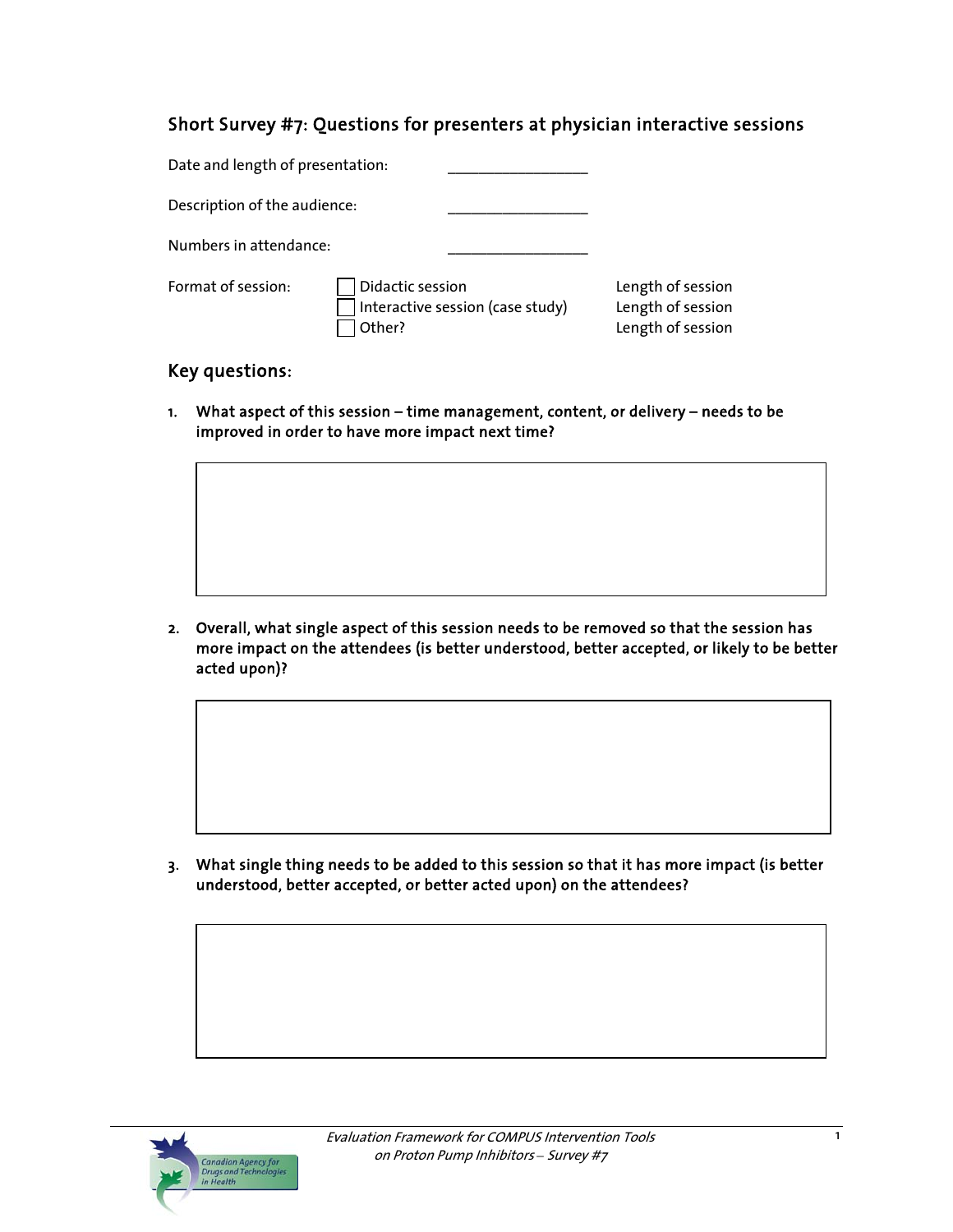## Long Survey #7: Questions for presenters at physician interactive sessions

| Date and length of presentation: |                                                                |                                                             |
|----------------------------------|----------------------------------------------------------------|-------------------------------------------------------------|
| Description of the audience:     |                                                                |                                                             |
| Numbers in attendance:           |                                                                |                                                             |
| Format of session:               | Didactic session<br>Interactive session (case study)<br>Other? | Length of session<br>Length of session<br>Length of session |

- 1. What was your impression of the overall energy and enthusiasm for the subject, as evidenced by the level of questions and discussion?
	- Positive Neutral Uninspired Unable to assess

#### 2. In terms of satisfaction, what was the response of the attendees concerning their:

(a) Interest in the material:

|  | verv satisfied | unable to assess<br>very unsatisfied $\vert \vert$ |
|--|----------------|----------------------------------------------------|
|--|----------------|----------------------------------------------------|

(b) Support for the key messages:

| very satisfied |  |  |  |  | verv unsatisfied | unable to assess |
|----------------|--|--|--|--|------------------|------------------|
|----------------|--|--|--|--|------------------|------------------|

(c) Satisfaction with the material:

|  |  | very satisfied |  |  |  |  |  | very unsatisfied | unable to assess |
|--|--|----------------|--|--|--|--|--|------------------|------------------|
|--|--|----------------|--|--|--|--|--|------------------|------------------|

(d) Satisfaction with your answers to their questions:

| very satisfied |  |  | very unsatisfied | unable to assess |
|----------------|--|--|------------------|------------------|

### 3. The amount of evidence used to support the key messages in the PPI presentation was:

- Overwhelming More than necessary Just right
- 
- Insufficient
- Unable to assess

2